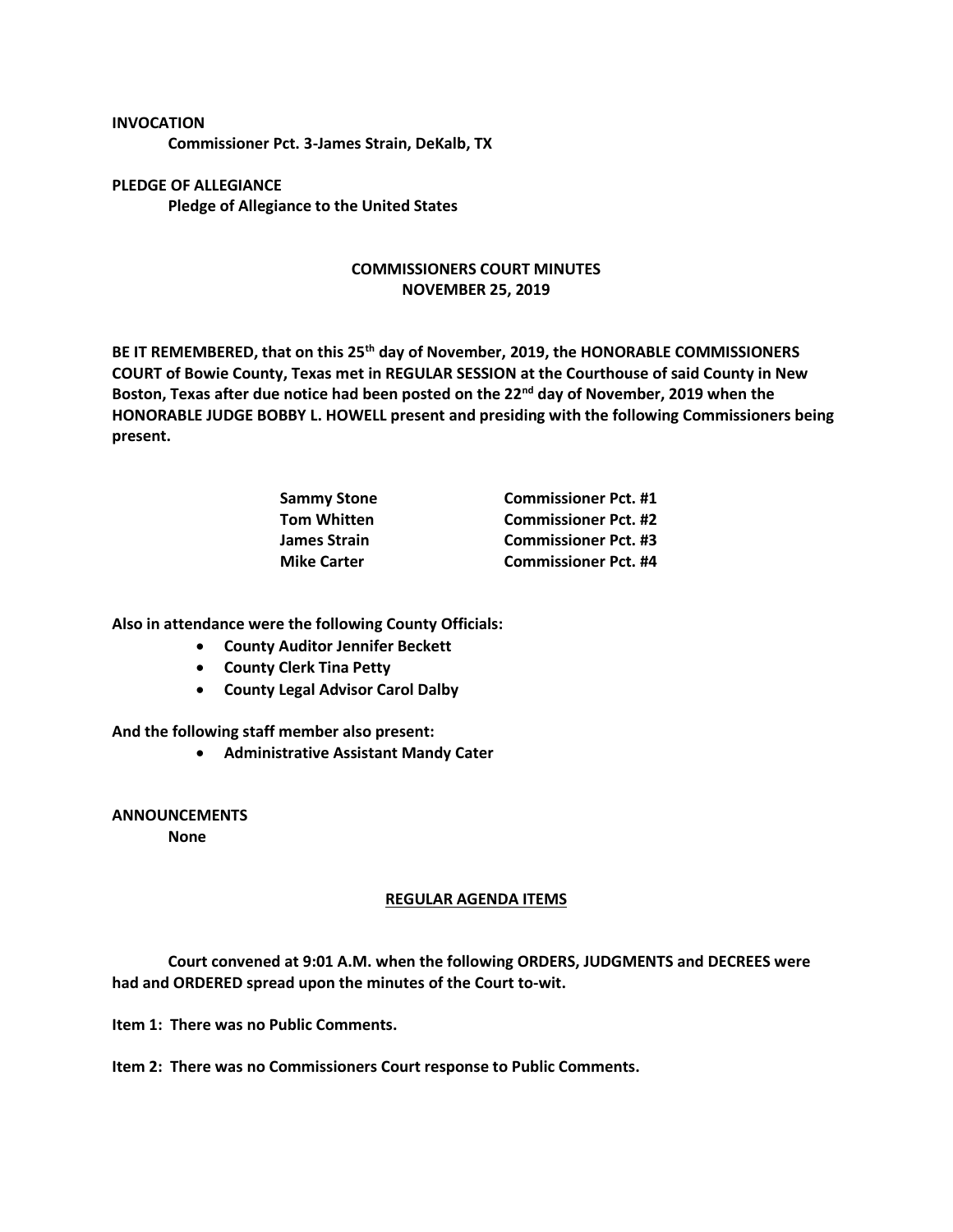- **Item 3: On this 25th day of November, 2019, a motion was made by Commissioner James Strain and duly second by Commissioner Mike Carter to open sealed bids for the operation and management of the Bowie County Correctional Center and the Bi-State Justice Center. Motion was put to a vote and all Commissioners voted yes and none voted no. Motion carried.**
- **Item 4: On this 25th day of November, 2019, a motion was made by Commissioner Sammy Stone and duly second by Commissioner Mike Carter to table and appoint a committee to report back to Commissioners Court (regarding proposals for the operation and management of the Bowie County Correctional Center and Bi-State Justice Center). The committee will consist of:**
	- **Sheriff James Prince**
	- **County Auditor Jennifer Beckett**
	- **Deputy Jeff Neal**
	- **Judge John Tidwell**
	- **Judge Bill Miller**
	- **Commissioner Tom Whitten**

**Motion was put to a vote and all Commissioners voted yes and none voted no. Motion carried.**

**Item 5: On this 25th day of November, 2019, a motion was made by Commissioner James Strain and duly second by Commissioner Tom Whitten to open sealed proposals for the Bowie County Health Insurance Provider.**

**Motion was put to a vote and all Commissioners voted yes and none voted no. Motion carried.**

- **Item 6: On this 25th day of November, 2019, a motion was made by Commissioner Sammy Stone and duly second by Commissioner James Strain to table until a committee reviews (regarding proposals for Bowie County Health Insurance Provider). The committee will consist of:**
	- **County Auditor Jennifer Beckett**
	- **Payroll Paige Brock**
	- **Commissioner Mike Carter**
	- **Judge Bobby Howell**

**Motion was put to a vote and all Commissioners voted yes and none voted no. Motion carried.**

**Item 7: On this 25th day of November, 2019, a motion was made by Commissioner Tom Whitten and duly second by Commissioner Mike Carter to approve the service agreement for the Statewide Automated Victim Notification Service (SAVNS). Motion was put to a vote and all Commissioners voted yes and none voted no. Motion carried.**

**Item 8: On this 25th day of November, 2019, a motion was made by Commissioner James Strain and duly second by Commissioner Sammy Stone to approve the 2019-2020 Emergency Operations Center Generator Project Resolution. Motion was put to a vote and all Commissioners voted yes and none voted no. Motion carried.**